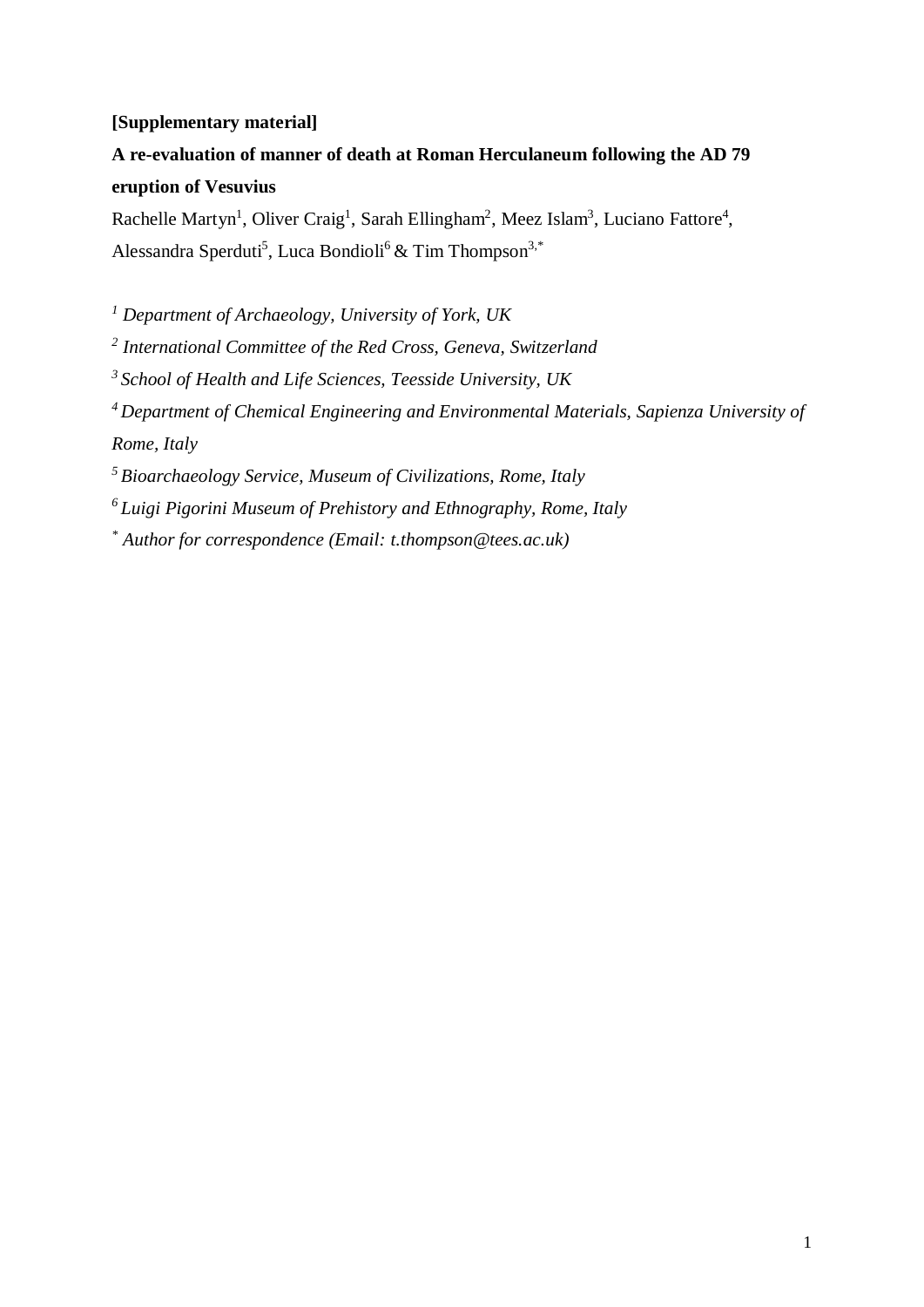| <b>Fornici</b> | Individual     | <b>CI</b>   | <b>CO/COP</b> | CO/CO <sub>3</sub> | CO <sub>3</sub> /P | <b>PHT</b>  | Line width  | C/P         | C/C         |
|----------------|----------------|-------------|---------------|--------------------|--------------------|-------------|-------------|-------------|-------------|
| 7              |                | 3.377650395 | 0.125489993   | 0.356001644        | 0.190546218        | 1.208633517 | 86.13913333 | 0.352400249 | 0.938868468 |
| 7              | $\overline{2}$ | 3.293525392 | 0.16082663    | 0.416565926        | 0.214839748        | 1.296185232 | 88.711      | 0.385958865 | 0.920401543 |
|                | 3              | 3.270248133 | 0.146345125   | 0.355414157        | 0.210369594        | 1.349854016 | 86.782      | 0.411651201 | 0.924065968 |
|                | 4              | 3.203850395 | 0.159247321   | 0.482072035        | 0.222985608        | 1.150500971 | 91.92473333 | 0.330224471 | 0.942013188 |
| 7              | 5              | 2.896284686 | 0.272190121   | 0.82908422         | 0.319498399        | 1.120683643 | 139.4944    | 0.329252697 | 0.974297309 |
| 7              | 6              | 2.991906674 | 0.217332946   | 0.719566961        | 0.267029775        | 1.107667739 | 135.6375667 | 0.301618132 | 1.038601892 |
| 7              |                | 3.059636282 | 0.223273318   | 0.491847682        | 0.254758781        | 1.2360425   | 97.71046667 | 0.453803432 | 0.921613108 |
|                | 8              | 3.589695914 | 0.109489766   | 0.360821656        | 0.167124518        | 1.327082268 | 76.4966     | 0.303381234 | 0.949494302 |
| 7              | 9              | 2.93171779  | 0.235026534   | 0.571944183        | 0.279037821        | 1.155786716 | 106.7101333 | 0.410456566 | 0.96230528  |
| 7              | 10             | 4.32895812  | 0.403511516   | 0.866172074        | 0.321007778        | 1.115943336 | 134.3517333 | 0.46379259  | 0.961240522 |
| 7              | 11             | 3.077077808 | 0.228011352   | 0.457263388        | 0.22256114         | 1.193775917 | 93.85333333 | 0.498510348 | 0.92856779  |
| 8              |                | 3.18515248  | 0.172496921   | 0.487863507        | 0.236919641        | 1.212854593 | 100.2814    | 0.353545896 | 0.940452384 |
| 8              | $\overline{2}$ | 3.118360366 | 0.183659834   | 0.423768553        | 0.240453149        | 1.25886919  | 92.568      | 0.43329016  | 0.930571885 |
| 8              | 3              | 2.58968612  | 0.245661684   | 0.618162239        | 0.26575011         | 1.183412662 | 153.6370667 | 0.397338124 | 0.944233961 |
| 8              | 4              | 3.302227135 | 0.122628315   | 0.295755787        | 0.229912925        | 1.339836091 | 92.5674     | 0.414623978 | 0.907878978 |
| 8              | 5              | 3.326262151 | 0.137746795   | 0.339501528        | 0.211877039        | 1.28136418  | 88.068      | 0.405627242 | 0.911941795 |
| 8              | 6              | 3.083560367 | 0.175358307   | 0.383430689        | 0.313722757        | 1.198220452 | 116.9952333 | 0.457281289 | 0.925289126 |
| 8              |                | 3.181562153 | 0.18445734    | 0.481736567        | 0.258609809        | 1.244689245 | 103.4959333 | 0.382659632 | 0.929000294 |
| 8              | 8              | 2.62704774  | 0.584864227   | 0.947875501        | 0.492444204        | 1.077474457 | 170.9934    | 0.617444849 | 1.041432882 |
| 8              | 9              | 3.171919898 | 0.19639464    | 0.441710509        | 0.254508455        | 1.274265077 | 96.425      | 0.444631206 | 0.930998582 |
| 8              | 10             | 3.278625269 | 0.144741423   | 0.299979439        | 0.26822153         | 1.256065312 | 97.0674     | 0.482271389 | 0.927983739 |
| 8              | 11             | 2.986756493 | 0.197043959   | 0.431411102        | 0.257673725        | 1.212509107 | 100.282     | 0.456690446 | 0.926922215 |
| 8              | 12             | 3.211342059 | 0.180051886   | 0.478604665        | 0.218451985        | 1.343112773 | 95.139      | 0.376005187 | 0.926823677 |
| 8              | 13             | 2.969271028 | 0.358285128   | 0.64583512         | 0.328611078        | 1.178569299 | 129.2092333 | 0.554434639 | 0.919745632 |
| 8              | 14             | 2.569207472 | 0.553508719   | 0.905960293        | 0.414327454        | 1.082606144 | 156.8512333 | 0.609853728 | 1.005150299 |
| 8              | 15             | 3.658069195 | 0.094749669   | 0.260019738        | 0.198463751        | 1.254622074 | 73.2824     | 0.364396764 | 0.914397141 |

**Table S1. Crystallinity indices outputs from the spectroscopic analyses.**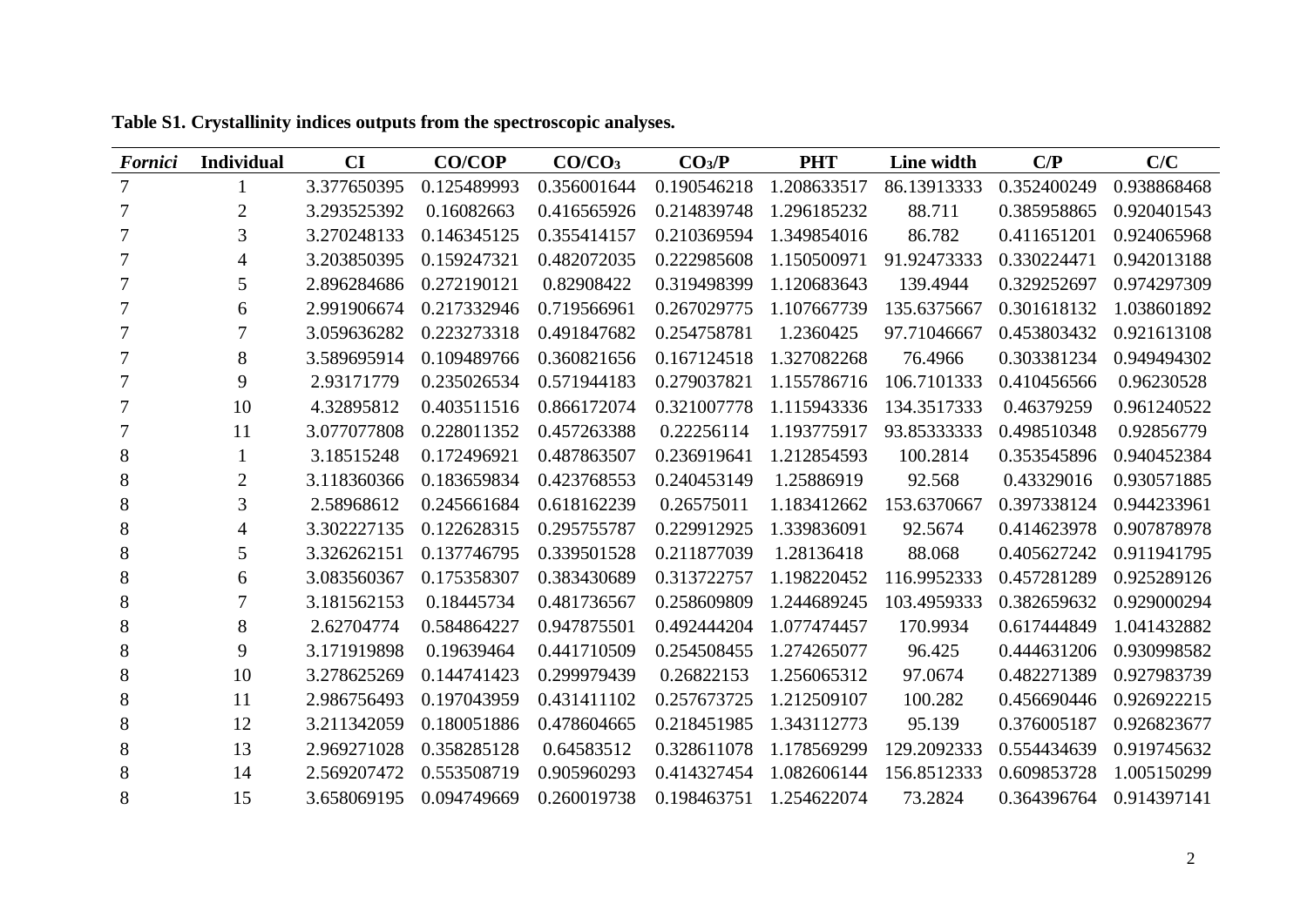| 8              | 17             | 3.38755734  | 0.165704257 | 0.441288766 | 0.196736839 | 1.38926115  | 83.568      | 0.375487698 | 0.932210058 |
|----------------|----------------|-------------|-------------|-------------|-------------|-------------|-------------|-------------|-------------|
| $8\phantom{1}$ | 18             | 2.85139228  | 0.299836818 | 0.641264245 | 0.267215117 | 1.136975365 | 95.139      | 0.467612235 | 0.985655047 |
| 8              | 19             | 4.297243576 | 0.212952478 | 0.966950795 | 0.41729268  | 1.06991733  | 161.9935    | 0.220229287 | 1.014966728 |
| $8\phantom{1}$ | 21             | 3.567414504 | 0.12299823  | 0.393092732 | 0.194614449 | 1.414442176 | 84.854      | 0.312874708 | 0.918857625 |
| $8\phantom{1}$ | 22             | 2.992376518 | 0.364592306 | 0.620835069 | 0.363507931 | 1.095522632 | 126.6377333 | 0.587117492 | 0.997715086 |
| 8              | 23             | 2.989523333 | 0.316613083 | 0.614735759 | 0.285074508 | 1.217548427 | 103.4957333 | 0.514941849 | 0.928659331 |
| 9              | $\mathbf{1}$   | 2.966553253 | 0.197781961 | 0.480356087 | 0.280421865 | 1.203471775 | 123.4239    | 0.411740304 | 0.936329814 |
| 9              | $\overline{2}$ | 3.099847385 | 0.202306022 | 0.555754288 | 0.2442746   | 1.230191803 | 98.353      | 0.364020622 | 0.967718723 |
| 9              | 3              | 3.151543352 | 0.17286638  | 0.444987312 | 0.247707553 | 1.185988175 | 104.1389    | 0.388474851 | 0.930807754 |
| 9              | 5              | 2.899599808 | 0.205678597 | 0.443750476 | 0.337881732 | 1.204668662 | 134.9949    | 0.463500566 | 0.930224934 |
| 9              | 6              | 3.16817431  | 0.203005708 | 0.525917572 | 0.22826437  | 1.224621543 | 92.568      | 0.386002899 | 0.928849176 |
| 9              |                | 3.071171134 | 0.18766845  | 0.393429849 | 0.266156481 | 1.278652146 | 104.1384    | 0.477006131 | 0.925663514 |
| 9              | 9              | 3.447569387 | 0.139259071 | 0.401109176 | 0.176650301 | 1.37850342  | 77.14       | 0.347184955 | 0.901639537 |
| 9              | 10             | 2.453018877 | 0.529514478 | 0.930977318 | 0.499032838 | 1.060586479 | 185.1359    | 0.568772696 | 1.009064608 |
| 9              | 11             | 3.347851206 | 0.505182535 | 1.041934928 | 0.508462704 | 1.096895543 | 198.6353    | 0.484850369 | 0.999842433 |
| 9              | 12             | 3.236665099 | 0.16100673  | 0.308538702 | 0.281296105 | 1.329767416 | 96.4244     | 0.521836415 | 0.923502919 |
| 9              | 13             | 3.180544776 | 0.222918927 | 0.560383191 | 0.216789547 | 1.377525538 | 104.1384    | 0.397797311 | 0.923743847 |
| 9              | 14             | 2.884519459 | 0.298766336 | 0.970108278 | 0.41370349  | 1.093727936 | 177.4219    | 0.307972154 | 0.974976172 |
| 9              | 15             | 2.603102066 | 0.49824608  | 0.739704073 | 0.424206312 | 1.134483617 | 156.2084    | 0.673574877 | 0.909526565 |
| 9              | 16             | 3.118511001 | 0.204462712 | 0.621283532 | 0.268379404 | 1.159607653 | 129.2089    | 0.329097267 | 0.940707075 |
| 9              | 17             | 3.080778961 | 0.156690275 | 0.391311484 | 0.23169006  | 1.239896044 | 96.425      | 0.4004234   | 0.929004891 |
| 9              | 18             | 2.981870672 | 0.197255723 | 0.47819687  | 0.266383169 | 1.177409504 | 107.996     | 0.412498985 | 0.948877912 |
| 9              | 19             | 2.854705228 | 0.230418499 | 0.610177953 | 0.262638075 | 1.081849376 | 100.282     | 0.377625081 | 0.961168757 |
| 9              | 20             | 3.266387365 | 0.149124683 | 0.407385742 | 0.223325331 | 1.337778587 | 100.2814    | 0.36605278  | 0.934541442 |
| 9              | 21             | 2.700315607 | 0.335357997 | 0.647748064 | 0.355889017 | 1.102893851 | 142.7084    | 0.517729061 | 0.938973238 |
| 9              | 23             | 3.39233671  | 0.13717155  | 0.390769791 | 0.205329512 | 1.273561594 | 88.711      | 0.351029053 | 0.926074524 |
| 9              | 24             | 3.010701041 | 0.194445018 | 0.398323199 | 0.290209467 | 1.269121621 | 100.282     | 0.488158909 | 0.954424749 |
| 9              | 26             | 3.311379863 | 0.144395988 | 0.4373305   | 0.242751412 | 1.134035314 | 100.2814    | 0.330175892 | 0.950140016 |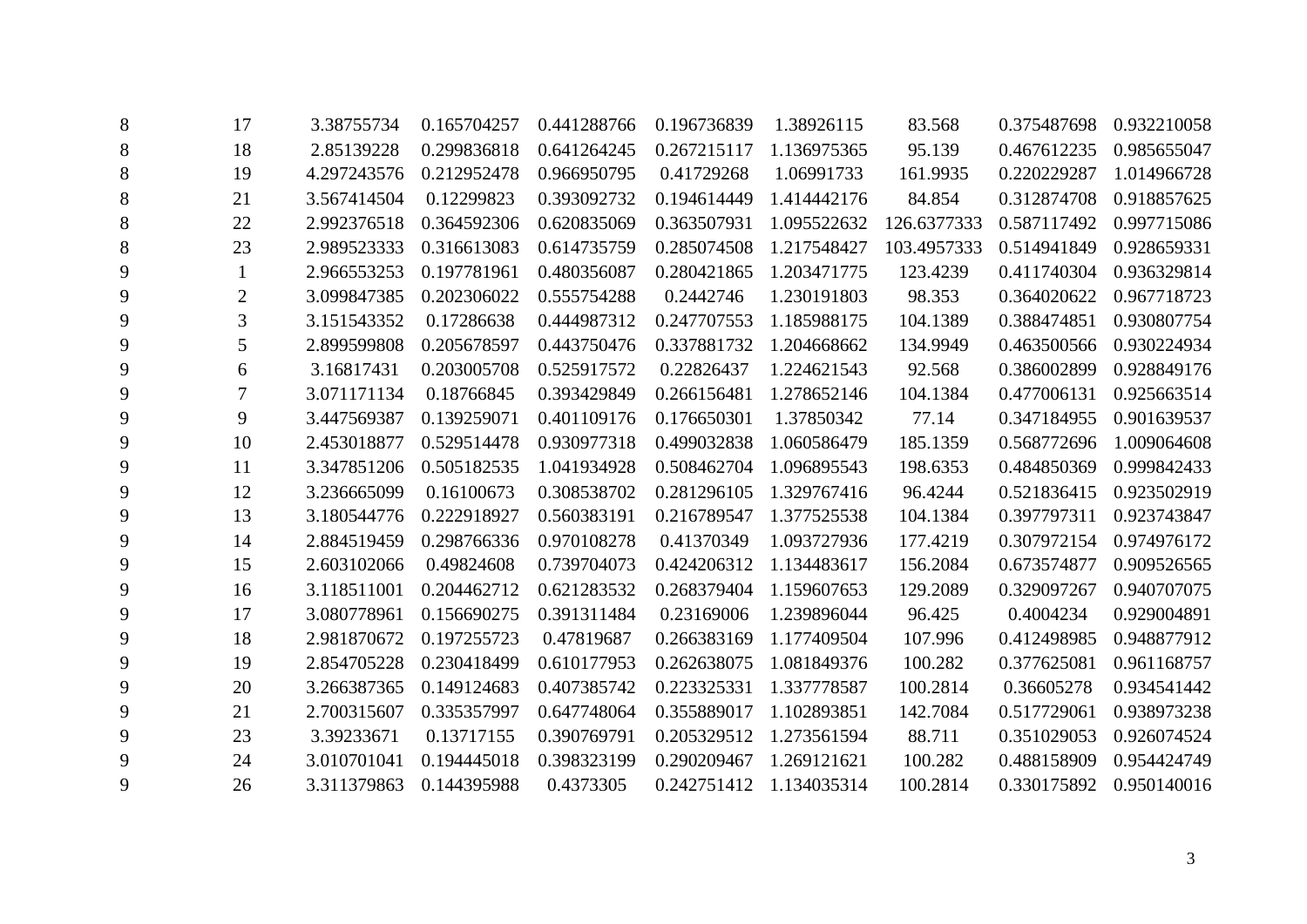| 9  | 28             | 3.168403256 | 0.192308973 | 0.496273324 | 0.231848781 | 1.196537341 | 92.5674     | 0.387506166 | 0.956317589 |
|----|----------------|-------------|-------------|-------------|-------------|-------------|-------------|-------------|-------------|
| 9  | 29             | 2.948384124 | 0.226642944 | 0.635297834 | 0.266407902 | 1.203955408 | 127.2809    | 0.356750695 | 0.93041949  |
| 9  | 30             | 3.185725159 | 0.171861222 | 0.501563746 | 0.270413001 | 1.203983822 | 117.6384    | 0.342650806 | 0.952968012 |
| 9  | 31             | 3.590936514 | 0.330278367 | 0.642560344 | 0.382991132 | 1.042971811 | 136.9234    | 0.514003657 | 0.969284733 |
| 9  | 32             | 4.12818644  | 0.361621402 | 1.006923429 | 0.349497601 | 1.056810778 | 53.998      | 0.359134956 | 1.049188075 |
| 9  | 33             | 2.759491798 | 0.25146101  | 0.567939075 | 0.297591549 | 1.185421019 | 107.9954    | 0.442760538 | 0.939767872 |
| 10 | $\mathbf{1}$   | 3.772392452 | 0.364544996 | 0.818727119 | 0.344045323 | 1.094893927 | 129.2094333 | 0.444650643 | 0.973198585 |
| 10 | $\overline{2}$ | 3.351672976 | 0.139900328 | 0.40909857  | 0.190405341 | 1.390749797 | 80.35413333 | 0.341902014 | 0.958460408 |
| 10 | 3              | 3.117159822 | 0.198278027 | 0.707744941 | 0.294362244 | 1.147089524 | 127.2809    | 0.280138319 | 0.940377369 |
| 10 | 4              | 2.993476259 | 0.213460381 | 0.559884083 | 0.257087696 | 1.176179011 | 98.99613333 | 0.380222235 | 0.942067694 |
| 10 | 5              | 2.994485727 | 0.225579417 | 0.640906147 | 0.257468668 | 1.189433228 | 109.9241    | 0.351441524 | 0.959707763 |
| 10 | 6              | 3.149498617 | 0.180600667 | 0.420347421 | 0.250597521 | 1.286704556 | 91.9246     | 0.429643523 | 0.957925151 |
| 10 | 7              | 3.261572804 | 0.181176235 | 0.475249335 | 0.224584468 | 1.337424384 | 96.4246     | 0.380973863 | 0.923015297 |
| 10 | 8              | 2.938061092 | 0.271326328 | 0.642283493 | 0.283048714 | 1.252095554 | 104.1387333 | 0.420163888 | 0.962514182 |
| 10 | 9              | 3.219408535 | 0.17190806  | 0.570295091 | 0.268784462 | 1.326214791 | 125.3524    | 0.300570089 | 0.946175417 |
| 10 | 10             | 3.110128459 | 0.277671493 | 0.667260942 | 0.261482558 | 1.225480684 | 111.2097333 | 0.416012346 | 0.935058117 |
| 10 | 11             | 3.233845677 | 0.196873063 | 0.50488809  | 0.218919143 | 1.283591988 | 95.13893333 | 0.389544527 | 0.933966019 |
| 10 | 12             | 3.020275718 | 0.278815495 | 0.602718027 | 0.260137915 | 1.230823091 | 100.2816667 | 0.462543533 | 0.935553868 |
| 10 | 14             | 2.833422525 | 0.493505989 | 0.83941741  | 0.352135886 | 1.2387943   | 141.4230667 | 0.587744036 | 0.935666389 |
| 10 | 15             | 2.929530409 | 0.448144116 | 0.771126343 | 0.339649422 | 1.273537736 | 138.2087333 | 0.581128528 | 0.909831754 |
| 10 | 16             | 3.074057093 | 0.278955358 | 0.625302488 | 0.274235589 | 1.233647481 | 127.2805667 | 0.446069236 | 0.929903504 |
| 10 | 17             | 3.252992845 | 0.235192341 | 0.592778361 | 0.245534709 | 1.400479146 | 106.0674    | 0.396684248 | 0.934212582 |
| 10 | 18             | 3.08657063  | 0.363692339 | 0.762645276 | 0.283193807 | 1.296820034 | 126.6375667 | 0.47688348  | 0.925447632 |
| 10 | 19             | 2.573702023 | 0.549640535 | 0.938656582 | 0.424917107 | 1.065811181 | 168.4217333 | 0.585374826 | 0.95073645  |
| 10 | 20             | 3.086929237 | 0.357452799 | 0.711375388 | 0.294572915 | 1.25688849  | 124.7092333 | 0.502476456 | 0.925066154 |
| 10 | 21             | 3.291563929 | 0.200050442 | 0.510273952 | 0.213433201 | 1.400256165 | 90.6394     | 0.391907356 | 0.913112734 |
| 10 | 22             | 2.778622091 | 0.634137637 | 1.01461289  | 0.41399819  | 1.091924744 | 169.0648667 | 0.62370889  | 1.019470837 |
| 10 | 23             | 3.265388748 | 0.299572483 | 0.686569166 | 0.264000756 | 1.371848347 | 123.4234    | 0.436328296 | 0.904734342 |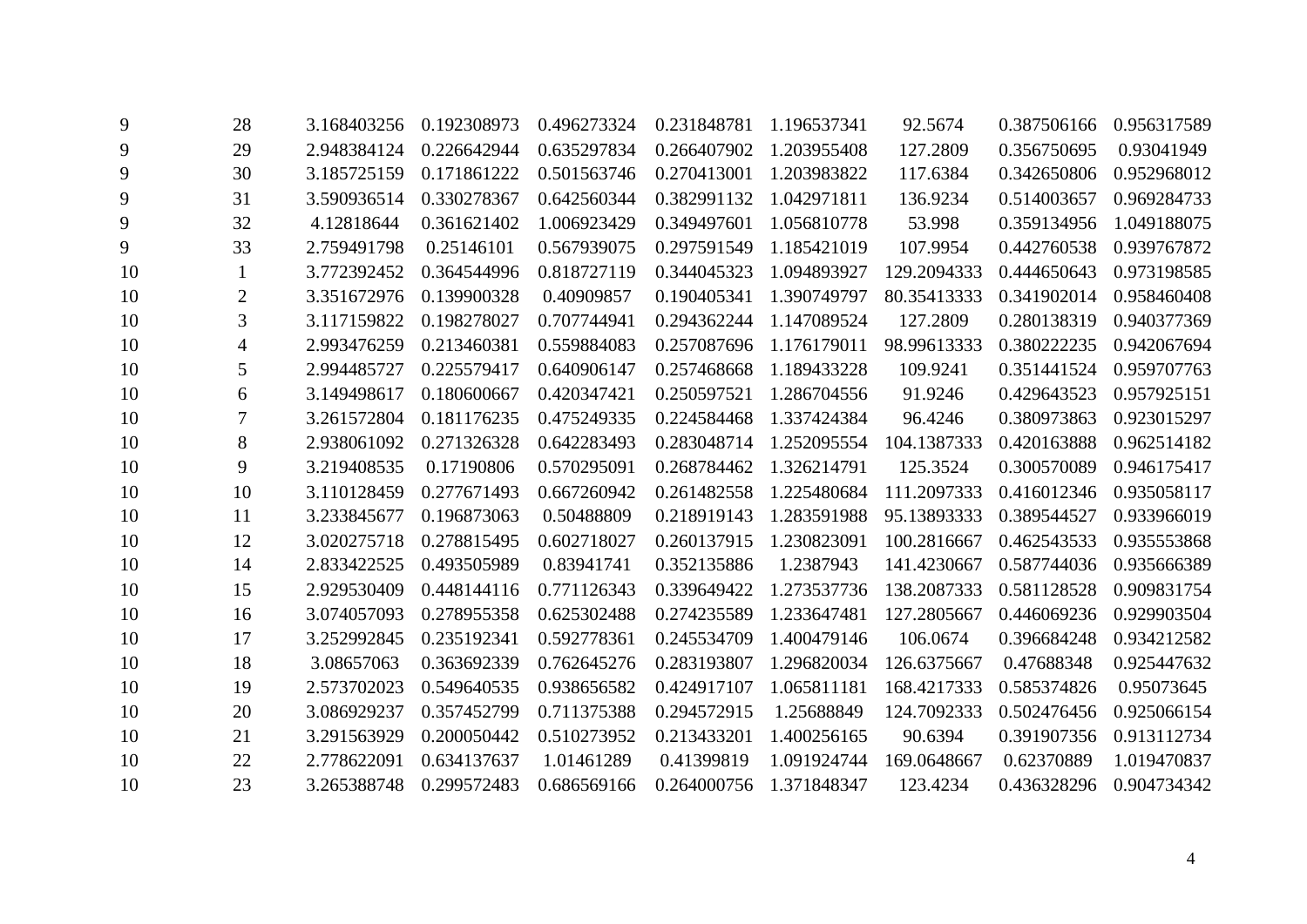| 10            | 24             | 3.014754602 | 0.347977761 | 0.673225692 | 0.296628198 | 1.324308966 | 124.0665667 | 0.516798074 | 0.908793333 |
|---------------|----------------|-------------|-------------|-------------|-------------|-------------|-------------|-------------|-------------|
| 10            | 25             | 3.043262584 | 0.367878791 | 0.73927999  | 0.303658518 | 1.239472699 | 127.9232333 | 0.497611738 | 0.908979489 |
| 10            | 26             | 2.842550765 | 0.477060655 | 0.888248822 | 0.358137984 | 1.144004872 | 142.7084    | 0.536939843 | 0.966215043 |
| 10            | 27             | 3.022361208 | 0.317861666 | 0.696527944 | 0.265973375 | 1.329891157 | 122.1382333 | 0.45635214  | 0.932503146 |
| 10            | 28             | 3.369579494 | 0.351640564 | 1.128560507 | 0.468136527 | 1.062901917 | 194.1351667 | 0.31181717  | 1.033851983 |
| 10            | 29             | 3.272160549 | 0.266682344 | 0.786207514 | 0.383406495 | 1.167524363 | 161.3507333 | 0.338253324 | 0.986687102 |
| 10            | 32             | 3.257209096 | 0.182759056 | 0.483247474 | 0.224217319 | 1.408294831 | 93.2104     | 0.377858985 | 0.949466454 |
| 10            | 33             | 3.858364962 | 0.082157332 | 0.336011529 | 0.122763199 | 1.320549459 | 67.497      | 0.244497313 | 0.923059666 |
| 10            | 34             | 2.848654617 | 0.317351376 | 0.73358632  | 0.307715434 | 1.126216522 | 113.7811333 | 0.431722092 | 0.957263099 |
| 10            | 35             | 2.766391754 | 0.406734934 | 0.82767431  | 0.363645509 | 1.216309699 | 160.7080667 | 0.491451487 | 0.948945766 |
| 10            | 36             | 3.504045245 | 0.121243304 | 0.342974372 | 0.174865007 | 1.378661994 | 77.1394     | 0.35350014  | 0.907626529 |
| 10            | 38             | 3.097651608 | 0.23829779  | 0.829494108 | 0.297259109 | 1.176565517 | 140.1372333 | 0.286980878 | 1.002604881 |
| 10            | 39             | 3.248970987 | 0.315024049 | 0.721024868 | 0.285642827 | 1.279922331 | 123.4239    | 0.436902162 | 0.91335005  |
| 10            | 40             | 3.652149078 | 0.15286505  | 0.551819288 | 0.177784178 | 1.457004461 | 86.782      | 0.27696609  | 0.923219432 |
| <sup>11</sup> |                | 3.673421675 | 0.112110456 | 0.393579338 | 0.140588712 | 1.37200356  | 70.0684     | 0.284826687 | 0.935509171 |
| <sup>11</sup> | $\overline{2}$ | 3.22384275  | 0.242411398 | 0.590998078 | 0.212659362 | 1.308136267 | 95.139      | 0.409879099 | 0.913672485 |
| <sup>11</sup> | 3              | 3.598675138 | 0.130897736 | 0.423248383 | 0.152226933 | 1.321599871 | 77.14       | 0.30925994  | 0.917664842 |
| <sup>11</sup> | 4              | 3.458020436 | 0.166215368 | 0.456492078 | 0.176052125 | 1.463294307 | 82.9254     | 0.364064112 | 0.926598355 |
| <sup>11</sup> | 5              | 3.437638563 | 0.184638283 | 0.516198836 | 0.195385641 | 1.392406227 | 88.7104     | 0.357684338 | 0.920681588 |
| 11            | 6              | 3.010168421 | 0.359830847 | 0.689635781 | 0.268435927 | 1.271221778 | 120.2097333 | 0.521772497 | 0.90792149  |
| 11            |                | 3.242578526 | 0.281623808 | 0.626301759 | 0.230146842 | 1.342326375 | 98.3534     | 0.449658368 | 0.900796472 |
| <sup>11</sup> | 8              | 2.860480422 | 0.438142894 | 0.973829952 | 0.377649068 | 1.134101634 | 162.6364    | 0.449951293 | 0.950860769 |
| 11            | 9              | 2.950747231 | 0.524513693 | 0.856165525 | 0.32137644  | 1.186424205 | 131.7802333 | 0.612368651 | 0.91071742  |
| <sup>11</sup> | 10             | 3.320780008 | 0.227237729 | 0.584185798 | 0.200713659 | 1.44140579  | 89.99646667 | 0.388818404 | 0.894981108 |
| 11            | 11             | 3.295110141 | 0.206021119 | 0.523213647 | 0.199327109 | 1.327595057 | 88.711      | 0.393749767 | 0.91539494  |
| <sup>11</sup> | 14             | 3.042048596 | 0.442561924 | 0.808881746 | 0.293090078 | 1.25088139  | 125.3519    | 0.547103161 | 0.929336618 |
| <sup>11</sup> | 15             | 3.252262516 | 0.230861334 | 0.628577893 | 0.206371746 | 1.259803917 | 89.9966     | 0.36728157  | 0.967110402 |
| <sup>11</sup> | 16             | 3.503104185 | 0.115627685 | 0.340507648 | 0.172969923 | 1.421183879 | 76.49693333 | 0.339282455 | 0.917705735 |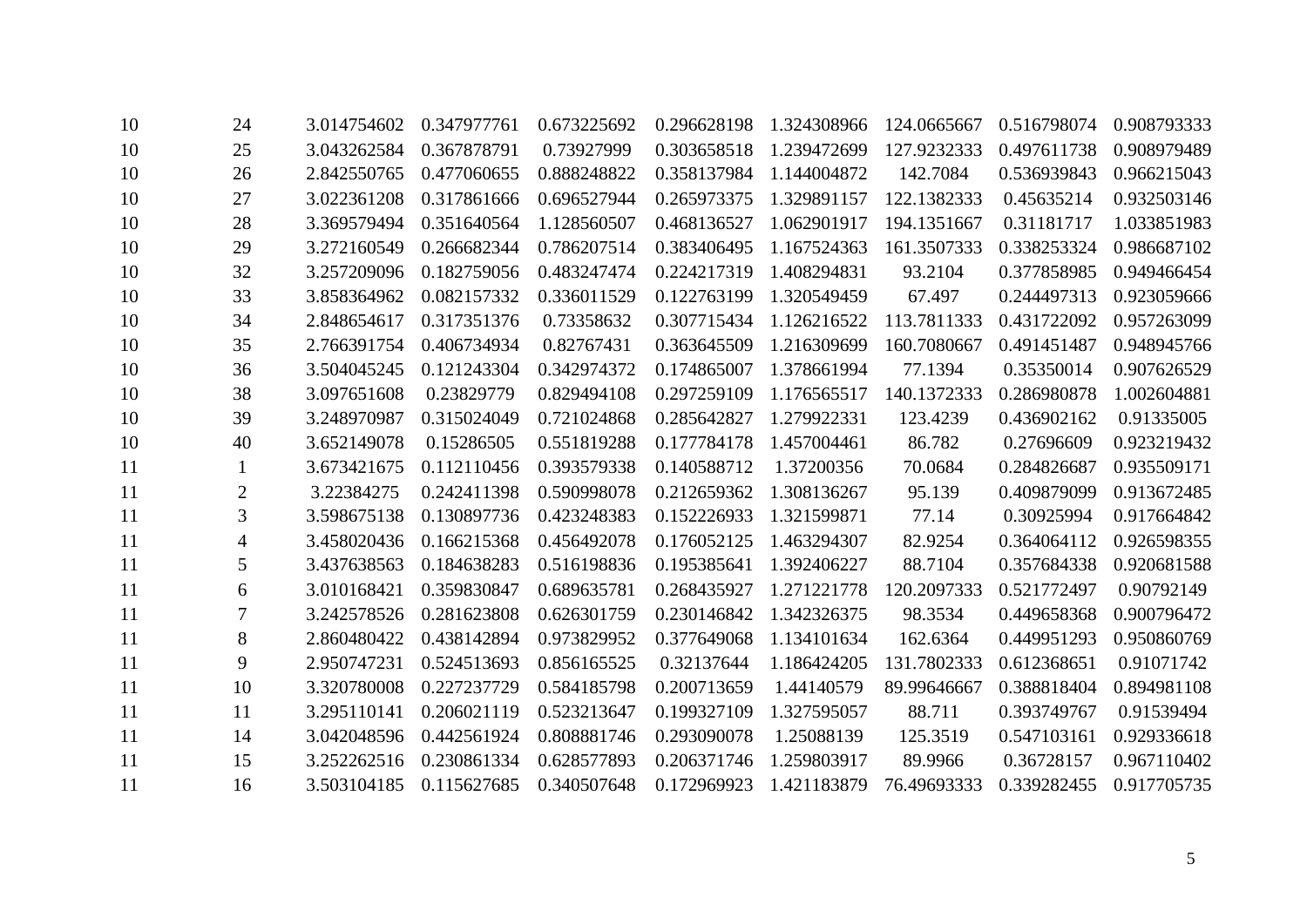| <sup>11</sup> | 17             | 3.544502142 | 0.108192466 | 0.359919715 | 0.160905941 | 1.296850755 | 77.14       | 0.300569905 | 0.946861846 |
|---------------|----------------|-------------|-------------|-------------|-------------|-------------|-------------|-------------|-------------|
| <sup>11</sup> | 18             | 3.423725054 | 0.153391337 | 0.442548561 | 0.188527765 | 1.312833033 | 86.1394     | 0.346491472 | 0.90692922  |
| 11            | 19             | 3.099619741 | 0.220104227 | 0.528337033 | 0.251521244 | 1.249980927 | 98.99626667 | 0.41644494  | 0.931041849 |
| <sup>11</sup> | 20             | 3.486463662 | 0.111437704 | 0.33948283  | 0.17228999  | 1.340587396 | 80.9964     | 0.327889309 | 0.913535401 |
| <sup>11</sup> | 21             | 2.93442075  | 0.286980703 | 0.707658092 | 0.287605287 | 1.166035582 | 132.4234    | 0.405440982 | 0.952435776 |
| 11            | 22             | 3.543070702 | 0.115713241 | 0.331100251 | 0.188344004 | 1.271669961 | 78.42533333 | 0.349307919 | 0.935844622 |
| 11            | 23             | 3.633484573 | 0.108073558 | 0.356144017 | 0.160113364 | 1.301066253 | 80.997      | 0.303438266 | 0.903235309 |
| 11            | 24             | 3.941995279 | 0.083739202 | 0.358467105 | 0.112535064 | 1.315565423 | 1058.745    | 0.233607254 | 0.926532913 |
| 12            | -1             | 3.476411489 | 0.152553737 | 0.533277298 | 0.194120389 | 1.247898767 | 92.5674     | 0.285900432 | 0.935687478 |
| 12            | $\overline{2}$ | 3.201828457 | 0.298721564 | 0.664937359 | 0.267146569 | 1.249768794 | 116.9955667 | 0.449179992 | 0.921489328 |
| 12            | 3              | 3.33894169  | 0.190637434 | 0.527493622 | 0.196691904 | 1.352515751 | 89.3534     | 0.361376584 | 0.926545482 |
| 12            | 4              | 3.348896854 | 0.223960365 | 0.575957417 | 0.218048265 | 1.429245856 | 94.4964     | 0.388778671 | 0.911663442 |
| 12            | 5              | 3.234207447 | 0.219144356 | 0.581738307 | 0.223569371 | 1.294497311 | 93.2104     | 0.376608357 | 0.933814204 |
| 12            | 6              | 3.360241654 | 0.142493941 | 0.46664215  | 0.214502605 | 1.295601021 | 96.425      | 0.30521811  | 0.946530099 |
| 12            | 7              | 2.966437758 | 0.335658095 | 0.635350922 | 0.305127385 | 1.225140099 | 127.2807333 | 0.527699005 | 0.921377843 |
| 12            | 8              | 3.445055684 | 0.150578635 | 0.445963268 | 0.177857888 | 1.37785256  | 82.925      | 0.337632597 | 0.912800354 |
| 12            | 9              | 3.125611999 | 0.273075381 | 0.650732124 | 0.257829758 | 1.309031908 | 108.6384    | 0.419603673 | 0.92234943  |
| 12            | 10             | 3.557312075 | 0.226104876 | 1.069691061 | 0.401701434 | 1.08294295  | 163.2791667 | 0.211383476 | 1.012930466 |
| 12            | 11             | 2.884533455 | 0.450540039 | 0.894522752 | 0.341453974 | 1.220393382 | 144.6370667 | 0.50371562  | 0.946128143 |
| 12            | 12             | 3.271529924 | 0.2520936   | 0.976756374 | 0.395284564 | 1.133154592 | 162.6367    | 0.258097753 | 0.972696614 |
| 12            | 13             | 2.295458415 | 0.639166157 | 0.96056699  | 0.586078298 | 1.039514676 | 142.0659    | 0.66464266  | 0.985980974 |
| 12            | 14             | 2.979490275 | 0.310432939 | 0.704243461 | 0.277570508 | 1.260228526 | 115.7094    | 0.439944328 | 0.933363812 |
| 12            | 15             | 2.85417725  | 0.472915064 | 0.908974276 | 0.34877774  | 1.198502689 | 142.0657333 | 0.519100802 | 0.937435529 |
| 12            | 16             | 3.246894161 | 0.214938252 | 0.575341702 | 0.217230932 | 1.423031395 | 95.7818     | 0.37343595  | 0.911081802 |
| 12            | 17             | 2.453957714 | 0.572368917 | 0.972080838 | 0.461619351 | 1.056520344 | 179.9930333 | 0.58817221  | 0.961114679 |
| 12            | 18             | 2.6918309   | 0.427639662 | 0.998819497 | 0.358628888 | 1.083246466 | 156.2079    | 0.427900881 | 0.981898434 |
| 12            | 19             | 2.804469424 | 0.259906628 | 0.747395526 | 0.297760393 | 1.131734501 | 134.9945667 | 0.346468774 | 0.952858062 |
| 12            | 20             | 3.649351413 | 0.105688224 | 0.411128053 | 0.146601251 | 1.410525793 | 77.7824     | 0.257050583 | 0.931123832 |